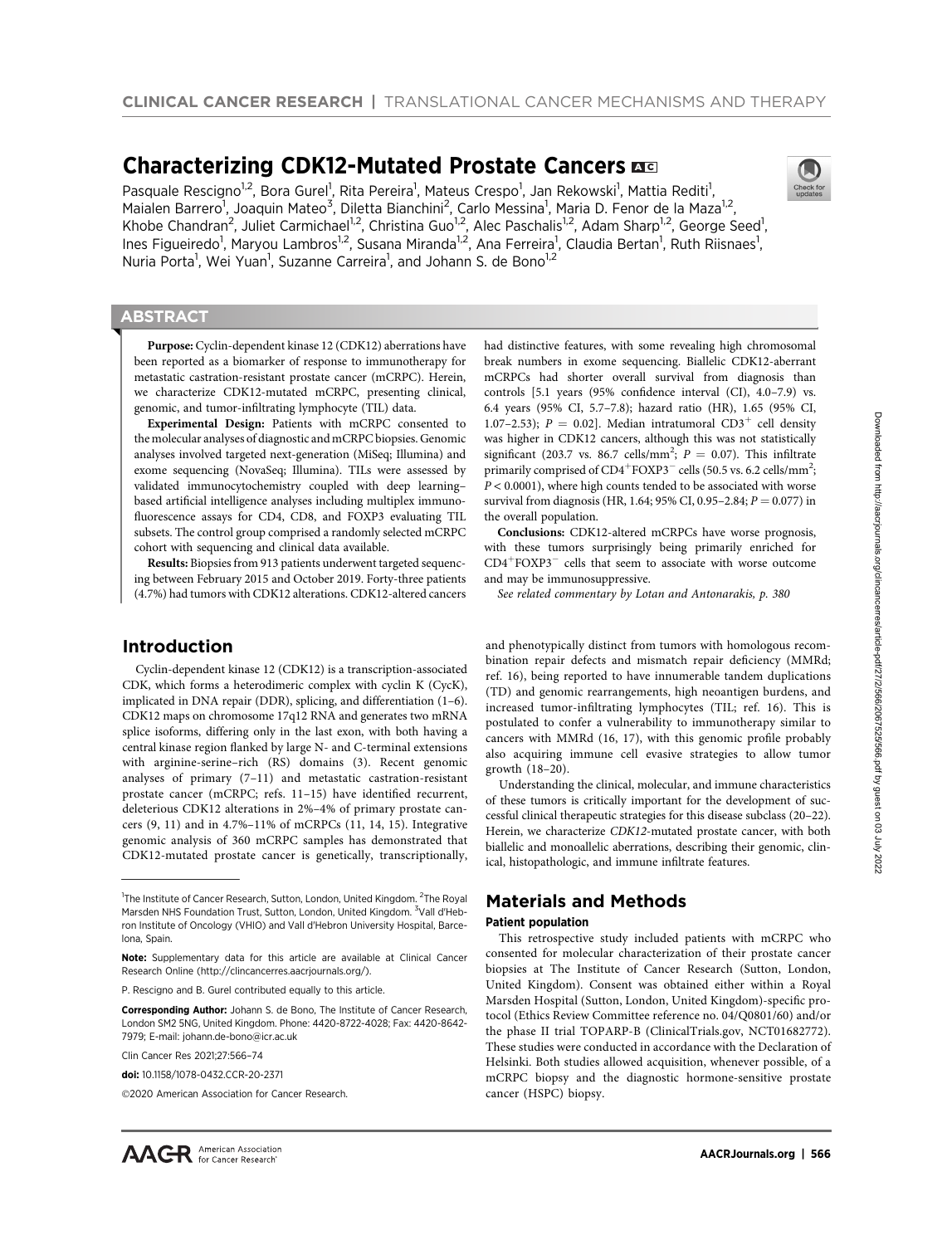## Translational Relevance

Prostate cancers harboring cyclin-dependent kinase 12 alterations have a worse prognosis and are enriched primarily in  $CD4+FOXP3-$  tumor-infiltrating lymphocytes that associate with a worse prognosis.

Demographic and clinical data for each patient were collected from the hospital electronic patient record or the clinical trial database. Clinical outcomes included overall survival (OS) from diagnosis, OS from castration resistance, and time to CRPC, respectively, defined as the time between diagnosis of prostate cancer and death or last followup, between castration resistance and death or last follow-up, and between diagnosis and castration resistance. Furthermore, time-ontreatment with abiraterone/enzalutamide (whichever came first) was investigated separately before and after treatment with docetaxel.

## Tumor tissue samples

Formalin-fixed, paraffin-embedded (FFPE) prostate cancer tissue was obtained from prostate needle biopsies, transurethral resections of the prostate, prostatectomies, or prostate cancer metastases within bone (bone marrow trephine), lymph node, soft tissue, or visceral metastases (needle biopsies). A subset of patients had matching, same patient, primary tissue and CRPC biopsies available. All tissue blocks were freshly sectioned, and tumor content was confirmed by examination of hematoxylin and eosin–stained samples sections by a trained pathologist (B. Gurel).

## Next-generation sequencing

Targeted next-generation sequencing (NGS) was performed on diagnostic and mCRPC samples. DNA was extracted from FFPE blocks positive for tumor content using the FFPE Tissue DNA Kit (Qiagen) and quantified with the Quant-iT High-sensitivity PicoGreen Double-stranded DNA Assay Kit (Invitrogen). The Illumina FFPE QC Kit (WG-321-1001) was used for DNA quality control tests according to the manufacturer's protocol. Libraries for targeted NGS were constructed from 40 ng of DNA using a customized panel (GeneRead DNAseq Mix-n-Match Panel v2; Qiagen) covering 6,025 amplicons across 113 genes. Libraries were run using the MiSeq Sequencer (Illumina). FASTQ files were generated using the Illumina MiSeq Reporter v2.5.1.3. Sequence alignment and mutation calling were performed using BWA tools and the Genome Analysis Toolkit (GATK) variant annotator by the Qiagen GeneRead Targeted Exon Enrichment Panel Data Analysis web portal. Biallelic alterations in CDK12 were prospectively defined as (i) a deleterious mutation with LOH at the wild-type allele, (ii) copy-number loss (homozygous deletion), and (iii)  $\geq$ 2 CDK12 deleterious genomic alterations in a given sample. Mutations with >5% allele frequency were reported.

### Exome sequencing and copy-number break analysis

Libraries for whole-exome sequencing were performed using Kapa Hyper Plus Library Prep Kits and the Agilent SureSelectXT V6 Target Enrichment Kit. Paired-end sequencing was performed using the NovaSeq 6000 S2 Flow Cell  $(2 \times 100 \text{ cycles}, \text{Illumina})$ . FASTQ files were generated from the sequencer's output using Illumina bcl2fastq2 Software (v.2.17.1.14, Illumina) with the default chastity filter to select sequence reads for subsequent analyses. All reads were aligned to the human genome reference sequence (GRCh37-hg19) using the BWA-MEM algorithm (v. 0.7.12). Picard tools (v.2.8.2) were used to mark PCR duplicates and to calculate sequencing metrics for quality control check. The GATK (v. 3.5-0) was applied to realign local insertions/ deletions (indels), recalibrate base scores, and identify point mutations, small insertions, and deletions. Somatic point mutations and indels were called using MuTect2 by comparing tumor DNA with germline DNA control. Copy-number estimation was obtained through a modified ASCAT2 package. Copy Number Alterations (CNA) segmentation file was used to define the CNA breakpoint when there was a change of segment and/or CNA.

#### Immunohistochemistry (IHC)

Three-micron-thick sections from FFPE tissue blocks were obtained using a microtome, floated in a water bath, and mounted in Superfrost slides. Slides were baked and dried overnight at 37°C. CD3 IHC was performed using a rabbit anti-CD3 antibody (#A0452; polyclonal; Dako; Agilent Technologies) and an automated Staining Platform (Bond-RX, Leica Microsystems). Antigen retrieval was achieved by using Bond Epitope Retrieval Solution 1 (#AR9961, Leica Biosystems) for 30 minutes prior to incubation with anti-CD3 antibody (1:150 dilution) for 15 minutes at room temperature. The reaction was visualized using the Bond Polymer Refine Kit (#DS9800, Leica Biosystems). Antibody specificity was confirmed in human appendix and prostate tissues (positive controls) and LNCaP cell pellets (negative control).

PTEN and ATM protein expression studies were conducted as described previously (23, 24).

Nuclear staining (and cytoplasmic staining for PTEN) was semiquantitatively assessed using an H-score  $(3 \times \%$  of strongly stained cells and  $2\times$  the % of moderately stained cells, and the % of weakly stained cells, for a range of 0–300). Cases were considered as PTEN or ATM loss if they had an H-score  $\leq 10$ .

#### Slide digitization and computer-assisted image analysis for IHC

CD3 IHC-stained slides were scanned at high resolution  $(200 \times)$ using the ZEISS Axio Scan.Z1 Digital Slide Scanner (Carl Zeiss AG). The digitized slides were then analyzed with the HALO image analysis suite (Indica Labs). A supervised machine learning algorithm was trained to recognize prostate cancer foci and surrounding stroma. Color deconvolution for DAB and hematoxylin stains was performed, cell recognition and nuclear segmentation were optimized for hematoxylin stain, and recognition of CD3 staining was optimized for the membranous and cytoplasmic compartments. The analysis algorithm was adjusted to provide optical density data for intensity of CD3 membranous and cytoplasmic staining in the automatically annotated tumor and stromal regions. A threshold was set to categorize each detected cell into CD3 positive or negative. The number of intratumoral and stromal CD3-positive cells was then divided by the total area of prostate tumor and stroma, respectively, providing intratumoral and stromal CD3 density values  $(CD3^{+}/mm^{2})$  for each sample. Each stained sample was also visually assessed and assigned an intratumoral and stromal chronic inflammation score, using a modified version of the histopathologic classification system developed by Nickel and colleagues (25).

## Multiplex immunofluorescence assay

Intratumoral TILs were determined by immunofluorescence (IF) for T-cell subpopulations as described previously (26). Briefly, multiplex IF staining was performed on  $3$ - $\mu$ m-thick FFPE tissue sections using an automated staining platform (BOND RX, Leica Microsystems). Antigen retrieval was achieved using BOND Epitope Retrieval Solution 2 (#AR9640, Leica Microsystems). Endogenous peroxidase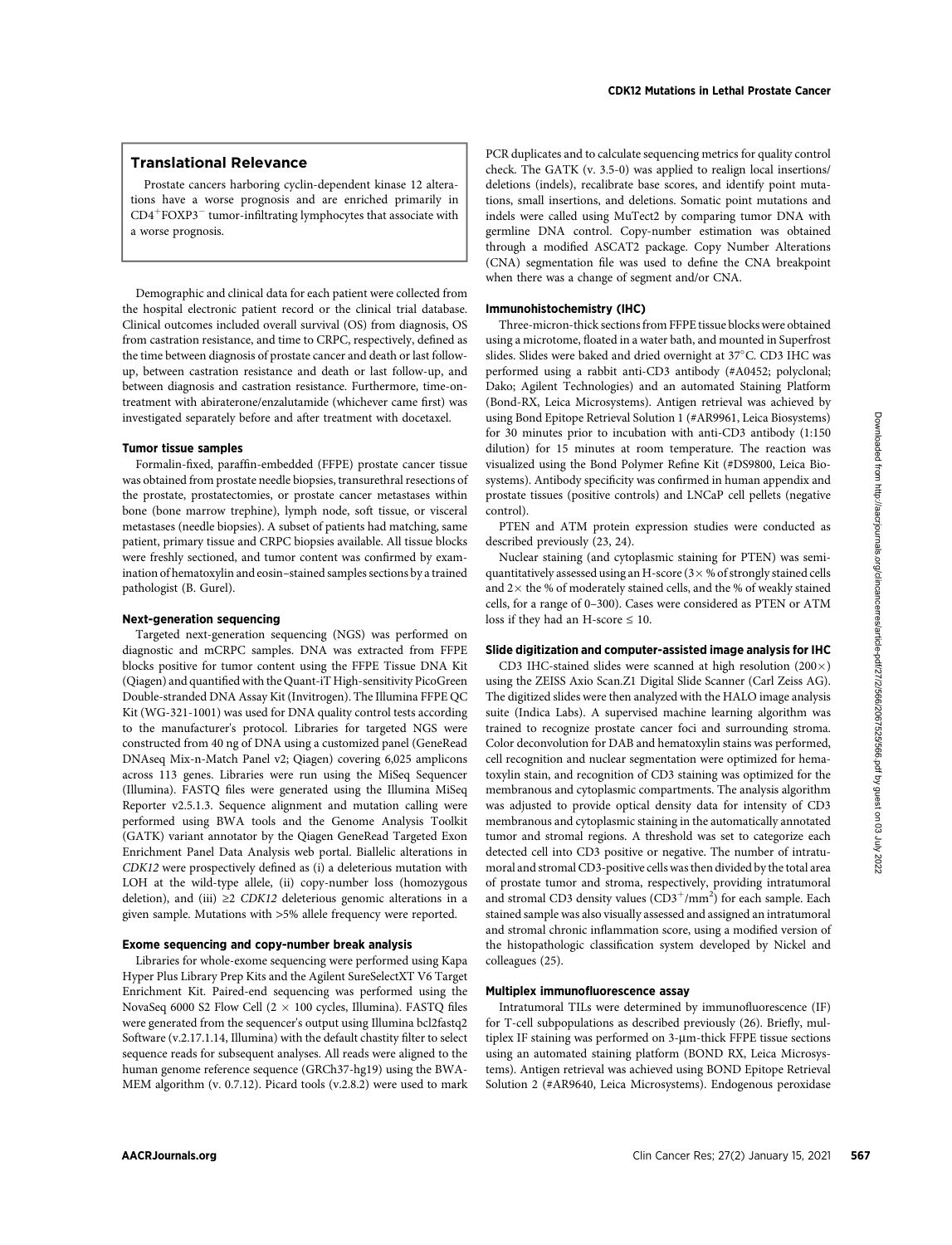was inactivated in  $3\%$  H<sub>2</sub>O<sub>2</sub>. Tissue sections were incubated with antibodies against CD4 (#ab133616, clone EPR6855, 1:100, Abcam) and CD8 (#M7103, clone C8/144B, 1:200, Dako, Agilent Technologies), and detected with Alexa Fluor  $555$ -conjugated IgG (H+L) goat anti-rabbit (#A21429, Invitrogen) and Alexa Fluor 488–conjugated IgG (H+L) goat anti-mouse (#A-11029, Invitrogen) secondary antibodies, respectively. Endogenous biotin was blocked with Avidin/ Biotin Blocking Kit according to the manufacturer's protocol (#ab64212, Abcam). Next, tissue sections were incubated with antibodies against FOXP3 conjugated to biotin (#13-4777-82, clone 236A/ E7, 1:100, eBioscience) and pan-cytokeratin (PanCK) conjugated to Alexa Fluor 647 (#4528S, clone C11, 1:100, Cell Signaling Technology), followed by streptavidin peroxidase (horseradish peroxidase) (#K5001, Dako, Agilent Technologies) and TSA Coumarin Detection System (#NEL703001KT, Akoya Biosciences). Nuclei were counterstained with DRAQ 7 (#DR71000, BioStatus) and tissue sections were mounted with ProLong Gold Antifade Reagent (#P36930, Molecular Probes).

Slides were scanned using the Vectra Automated Multispectral Imaging System (Akoya Biosciences) and analyzed using inForm v2.2.1 (Akoya Biosciences). Tissue and nuclear cell segmentation were performed using methods described previously (1). TIL phenotype determination was based on staining for CD8, CD4, and FOXP3, and were separated into bins as follows:  $CD8^+$ ,  $CD4^+$ FOXP3<sup>+</sup>, and CD4<sup>+</sup>FOXP3<sup>-</sup> T cells. Quantification of the immune cell densities are presented as number of cells per mm<sup>2</sup>.

### Statistical analysis

In this analysis, the prevalence of CDK12 aberrations observed in our cohort was reported. In a subset of patients with available clinical  $(n = 36, 28$  biallelic and eight monoallelic) and TIL data  $(n = 24, 17)$ biallelic and seven monoallelic), tumors with CDK12 aberrations were compared with a control group that comprised a random selection of patients concurrently sequenced at our institution without such

aberrations or mismatch repair alterations. Comparison of lymphocyte infiltration between CDK12 biallelic cases, CDK12 monoallelic cases, and controls was performed using a t test after density per  $mm<sup>2</sup>$ was log<sub>10</sub> transformed, whereas Wilcoxon rank-sum test assessed differences between diagnostic and mCRPC samples in CDK12 cases. Wilcoxon rank-sum test was also used for copy-number breaks (CNB) comparison between CDK12 biallelic cases, CDK12 monoallelic cases, and controls. Kaplan–Meier estimator and Cox regression models were used for time-to-event analyses comparing controls and biallelic CDK12 cases only. In a sensitivity analysis, all time-to-event analyses were repeated with mono- and biallelic CDK12 cases being pooled into one group and compared with the control group. The significance level was set to 5% for all analyses and there was no multiplicity adjustment made as to the exploratory nature of this work. Analyses were carried out with R version 3.6.2.

## Results

### CDK12-altered prostate cancers

Between March 2015 and October 2019, 913 patients with prostate cancer were analyzed by targeted NGS after passing quality control. All patients had a histologic diagnosis of prostate cancer and either diagnostic tissue and/or a mCRPC biopsy sample available for analysis; the patient characteristics and their treatment histories are described in Table 1 and Supplementary Table S1. We identified 43 patients with potentially pathogenic alterations of CDK12 (4.7%), of which 31 (3.4%) had biallelic genomic aberrations. One tumor had a concomitant MSH6 somatic mutation with associated MSH6 loss of expression on IHC and was not included in subsequent analyses, being deemed to be an MMRd prostate cancer. The remaining 11 patients were considered to have monoallelic CDK12 alterations (Supplementary Fig. S1).

For the 31 biallelic cases identified, a total of 34 diagnostic and mCRPC samples were sequenced by NGS; 3 patients had matched

Table 1. Patients characteristics.

|                                        | Overall             | Control           | <b>Monoallelic</b> | <b>Biallelic</b>  | P                      |
|----------------------------------------|---------------------|-------------------|--------------------|-------------------|------------------------|
| n                                      | 180                 | 144               | 8                  | 28                |                        |
| Age at diagnosis [median (IQR)]        | $61.0(56.0 - 64.2)$ | $61.0(55.8-64.0)$ | 59.0 (55.0-63.5)   | 62.5 (60.0-65.0)  | 0.401 <sup>a</sup>     |
| T group $(\%)$                         |                     |                   |                    |                   | 0.281 <sup>b</sup>     |
| T1                                     | 2(1.1)              | 1(0.7)            | 1(12.5)            | 0(0.0)            |                        |
| T <sub>2</sub>                         | 20(11.1)            | 18(12.5)          | 0(0.0)             | 2(7.1)            |                        |
| T <sub>3</sub>                         | 76 (42.2)           | 57 (39.6)         | 4(50.0)            | 15(53.6)          |                        |
| T <sub>4</sub>                         | 34 (18.9)           | 26 (18.1)         | 2(25.0)            | 6(21.4)           |                        |
| TX                                     | 48 (26.7)           | 42 (29.2)         | 1(12.5)            | 5(17.9)           |                        |
| $T3/4 = ves$ (%)                       | 110(83.3)           | 83 (81.4)         | 6(85.7)            | 21(91.3)          | $0.623^{b}$            |
| $N$ (%)                                |                     |                   |                    |                   | 0.197 <sup>b</sup>     |
| N <sub>0</sub>                         | 42 (36.8)           | 28 (33.3)         | 5(83.3)            | 9(37.5)           |                        |
| N <sub>1</sub>                         | 65 (57.0)           | 51(60.7)          | 1(16.7)            | 13(54.2)          |                        |
| N <sub>2</sub>                         | 7(6.1)              | 5(6.0)            | 0(0.0)             | 2(8.3)            |                        |
| $N1/2 = yes (%)$                       | 72 (63.2)           | 56 (66.7)         | 1(16.7)            | 15(62.5)          | 0.059 <sup>k</sup>     |
| $M = M1$ (%)                           | 96 (56.5)           | 76 (56.3)         | 2(28.6)            | 18 (64.3)         | 0.231 <sup>b</sup>     |
| Total Gleason score (G) [median (IQR)] | $9.0(7.0-9.0)$      | $8.0(7.0-9.0)$    | $9.0(7.8-9.0)$     | $9.0(9.0-9.0)$    | $<$ 0.001 <sup>a</sup> |
| $G \le 7$ vs. $G > 8 =$ yes (%)        | 117(72.2)           | 84 (66.1)         | 6(75.0)            | 27 (100.0)        | $<$ 0.001 <sup>b</sup> |
| PSA at diagnosis mcg/L [median (IQR)]  | 63.0 (15.4-176.1)   | 53.5 (10.9-162.0) | 106.0 (34.5–137.0) | 72.0 (25.5-229.2) | $0.449$ <sup>a</sup>   |
| Prostatectomy $Y/N = yes$ (%)          | 22(12.2)            | 18(12.5)          | 2(25.0)            | 2(7.1)            | 0.318 <sup>b</sup>     |
| Radiotherapy $Y/N = \text{ves } (\%)$  | 67 (37.2)           | 57 (39.6)         | 2(25.0)            | 8(28.6)           | $0.450^{b}$            |
|                                        |                     |                   |                    |                   |                        |

Abbreviations: IQR, interquartile range T size and extent of the main tumor; M, presence of metastatic disease; N, presence of nodal disease.

<sup>a</sup>Kruskal-Wallis test.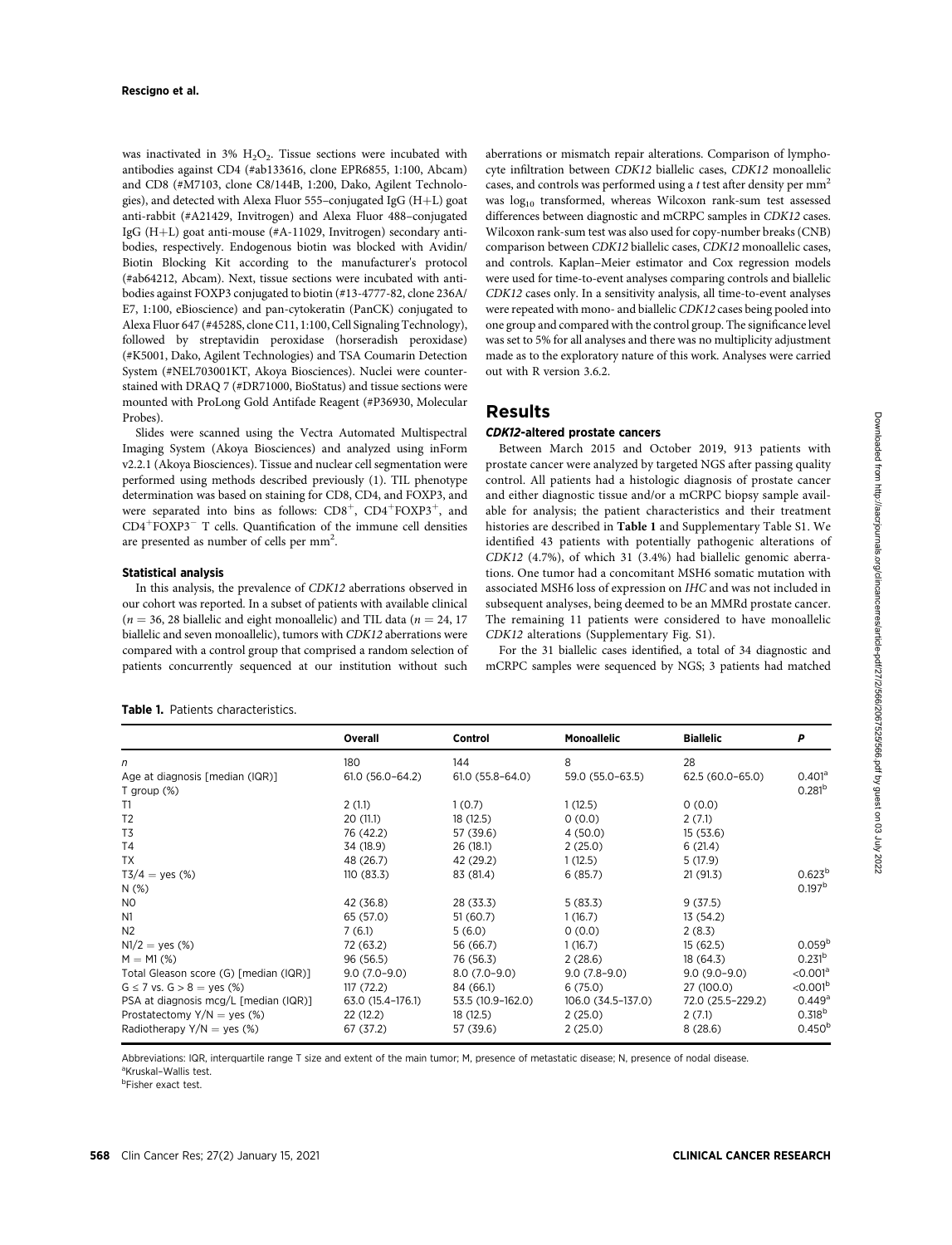primary and metastatic samples available for analyses, which were concordant with the presence of the same CDK12 genomic alterations. The biallelic group comprised of 11 missense alterations, 13 nonsense alterations, 32 frameshift mutations or indels, and two splice site mutations. We discovered a CDK12 deep deletion on copy-number analysis in one case (Fig. 1A; Supplementary Table S2). The majority of these aberrations were truncating mutations, predominantly located in the region between the amino terminus and the kinase domain or within the kinase domain, whereas the missense mutations were predominantly clustered in the CDK12 kinase domain. Two patients had three CDK12 aberrations, including V463G, one of the missense mutations not located in the kinase domain (lollipop plot shown in Fig. 1A).

Beyond the MMRd cancer with a concomitant CDK12 deleterious alteration, we identified multiple prostate cancers with biallelic CDK12 deleterious alterations contemporaneously harboring other DDR defects (Fig. 1B). The prostate cancer with CDK12 deep deletion also had an ATM alteration and ATM loss detected by IHC. Other samples presented with pathogenic PALB2 alteration (I265Tfs\*12 in diagnostic and CRPC biopsies), BRCA2 (S744\*) and CHEK2 (L464fs\*16) mutations, FANCA deep deletion, and FANCL frameshift mutation (T372Ifs<sup>\*</sup>2). Other alterations in CDK12 biallelic tumors included PTEN mutations, the androgen receptor (AR) L702H point mutation, PIK3CA activating mutation (E545K), and SPOP alterations (Supplementary Table S2). We had IHC data for PTEN and ATM available, respectively, for 16 and 17 of the 31 CDK12 biallelic cases. Interestingly, none of the cancers with biallelic CDK12 alterations had PTEN

loss by IHC; conversely, four of the biallelic CDK12 tumors (4/17, 23.5%) had ATM loss, detected by IHC.

### Clinical outcomes of prostate cancer with CDK12 alterations

Clinical data were available for 36 of the 42 patients with CDK12 aberrations (28 biallelic and eight monoallelic) and were compared with the data of 144 controls. Patient characteristics and treatment histories are described in Table 1 and Supplementary Table S1. The two groups were balanced for age, staging, and presence of metastatic disease, as well as for PSA levels and initial treatment received. However, CDK12 tumors had higher Gleason scores at diagnosis  $(P < 0.001)$ . Biallelic CDK12 cases experienced worse survival than the control group with a median OS from diagnosis, 6.4 years [95% confidence interval (CI), 5.7–7.8] for the control group and 5.1 years (95% CI, 4.0–7.9) for the biallelic CDK12 group (HR, 1.65; 95% CI, 1.07–2.53;  $P = 0.02$ ). Similar results were obtained when monoallelic and biallelic cases were combined into one group and compared with controls (HR, 1.50; 95% CI, 1.02-2.20;  $P = 0.04$ ; Fig. 2A and B) and when OS was estimated from the date of CRPC (Fig. 2C and D). However, in the multivariable analysis, CDK12 mutational status was no longer independently prognostic (HR, 0.94; 95% CI, 0.6–1.6;  $P =$ 0.81; Supplementary Table S3). Median time to CRPC diagnosis was not different between biallelic and control cohorts, being 1.9 years (95% CI, 1.4–2.6) in the control group and 2.2 years (95% CI, 1.5–2.7) in the biallelic CDK12 group (HR, 1.25; 95% CI, 0.82–1.91;  $P = 0.3$ ; Supplementary Fig. S2A). Almost all patients had received docetaxel chemotherapy and abiraterone/enzalutamide; 61% of patients in the



#### Figure 1.

A, Lollipop plot depicting mutations in CDK12 in this prostate cancer cohort with biallelic alterations ( $n = 31$ ); missense mutations are depicted in green and frameshift and nonsense mutations in black. B, OncoPrint figure representing CDK12 mutations for the biallelic tumors in HSPC and mCRPC samples (top). Concomitant alterations in other DDR genes and other relevant pathways in prostate cancer, detected on targeted and exome sequencing in diagnostic and/or mCRPC samples (middle). The available IHC data for PTEN and ATM for the samples sequenced (bottom). PTEN and ATM data were, respectively, available for 16 and 17 samples of the 31 CDK12 biallelic cases. Gray boxes indicate sample with no available PTEN or ATM results by IHC.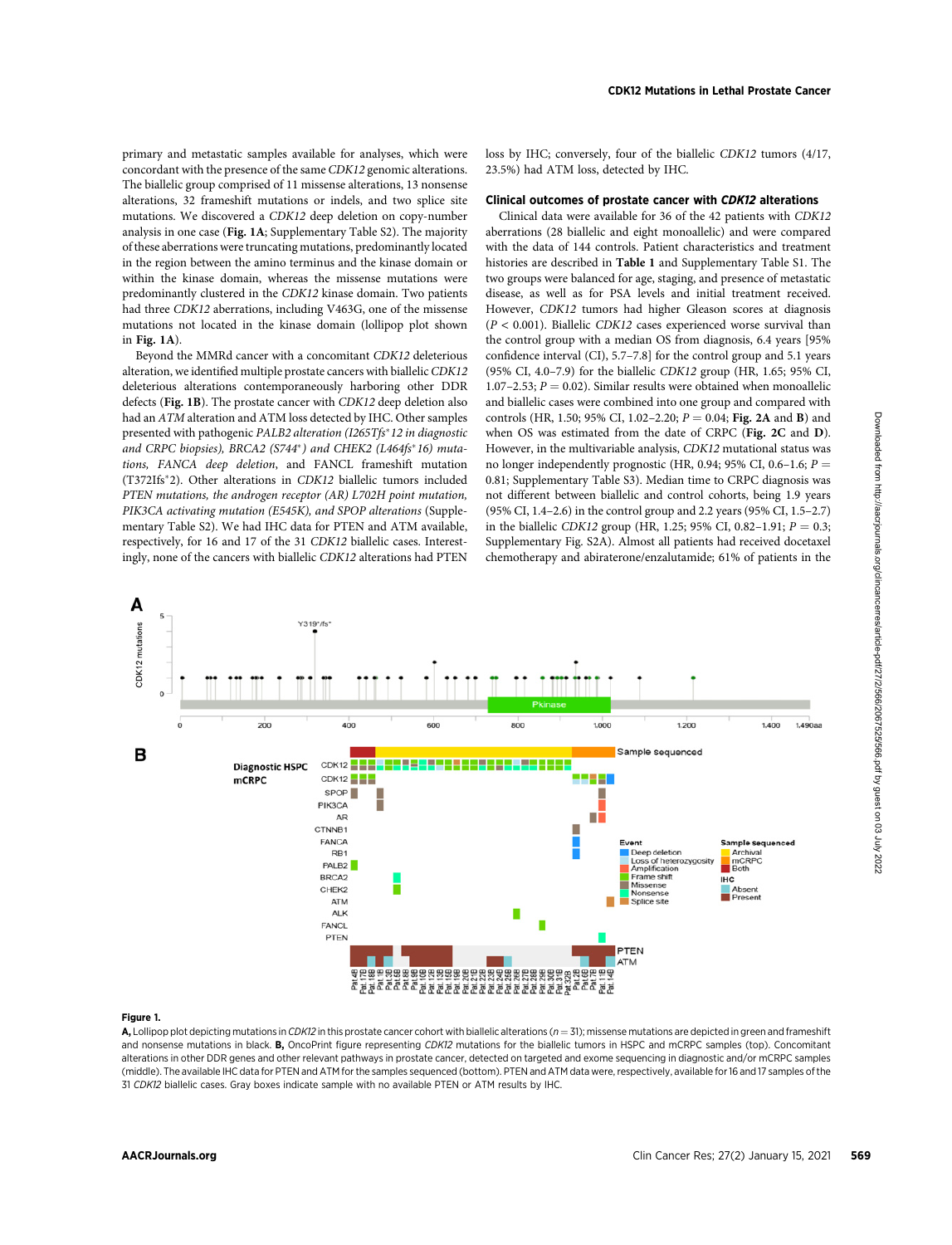

#### Figure 2.

Survival curves. A, Kaplan-Meier curves for OS from date of diagnosis. CDK12 biallelic-mutated cases in yellow and controls in blue. B, Kaplan-Meier curves for OS from date of diagnosis. CDK12 biallelic- and monoallelic-mutated cases in yellow and controls in blue. C, Kaplan-Meier curves for OS from date of CRPC diagnosis. CDK12 biallelic-mutated cases in yellow and controls in blue. D, Kaplan-Meier curves for OS from date of CRPC diagnosis. CDK12 biallelic- and monoallelic-mutated cases in yellow and controls in blue.

control group received cabazitaxel, whereas only 36% patients in the combined mono/biallelic CDK12 group received cabazitaxel (Supplementary Table S1). There was no statistically significant difference in time on abiraterone/enzalutamide treatment between the groups, with median duration of treatment in the pre-docetaxel setting being 7.6 months (95% CI, 6.0–9.3) in the control group and 8.2 months (95% CI, 4.7, NA) in the biallelic CDK12 group (HR, 1.07; 95% CI, 0.58–2.11;  $P = 0.75$ ), with similar findings in the post-docetaxel setting (Supplementary Fig. S2B and S2C) and when monoallelic and biallelic cases were combined into one group (data not shown).

### Exome sequencing data

Overall, of the 913 patients with prostate cancer evaluated by targeted NGS, 211 patients (diagnostic  $= 93$  and CRPC  $= 118$ ) had samples suitable for exome sequencing including 26 samples harboring CDK12 genomic aberrations, 23 of which were biallelic and three monoallelic. Although 73% of the CDK12-aberrant cases (19/ 26) had CNB values higher than the median, which was 513 (Q1, 405.5 and Q3, 617.5), only 10 of the 26 (38.5%) CDK12-aberrant cases were above the CNB top quartile (Fig. 3A). In general, however, CDK12 tumors had significantly higher CNBs than the controls ( $P = 0.01$ ; Fig. 3B).

#### TIL analyses

For the analysis of intratumor  $CD3^+$  TIL density (D-TIL), there were 122 samples for controls as well as 17 samples with biallelic CDK12 alterations and seven monoallelic CDK12 alteration cases (total  $N = 146$ ; Fig. 4A and B). Median intratumoral total CD3<sup>+</sup> cell density was higher in CDK12 biallelic loss samples than in controls, although this was not statistically significant (203.7 vs. 86.7  $CD3^+ / mm^2$ ;  $P =$ 0.073; Fig. 4B). Two of the CDK12 biallelic loss prostate cancer cases had more than 1,200  $CD3^+$  cells per mm<sup>2</sup>, which was above the 90% centile (Fig. 4A); however, multiple samples with biallelic CDK12 aberrations had  $CD3^+$  counts that were below the median. D-TIL was not statistically different between diagnostic and mCRPC samples for all CDK12 cases (Supplementary Fig. S3). Interestingly, there was no association found in our analyses between CNBs and D-TIL, neither in diagnostic nor CRPC samples. The samples with the highest  $CD3<sup>+</sup>$ density also had the highest  $CD4^+$  and  $CD8^+$  infiltrates. The two samples with the highest  $CD3^+$  density had modest CNB scores of 613 and 600 (just above the median of 513).

We next quantified D-TILs, on the basis of T-cell subtypes (Fig. 5A and B; Supplementary Fig. S4A–S4C); tissue sites included prostate tissue ( $n = 9$ ), lymph node biopsies ( $n = 31$ ), bone ( $n = 10$ ), liver ( $n =$ 1), and soft tissue metastases ( $n = 1$ ; Supplementary Table S4). In the overall population, total  $CD3^+$  cell numbers were correlated with  $CD4^+$  FOXP3<sup>-</sup> (*R* = 0.51; *P* < 0.001) and CD8<sup>+</sup> cell numbers (*R* = 0.45;  $P < 0.001$ ; Fig. 5A). Moreover, our analyses revealed that CDK12 cancers were significantly enriched for CD4+FOXP3<sup>-</sup> cells (median  $CD4+FOXP3-/mm^2$  50.5 in *CDK12* biallelic cases vs. 6.2 in controls; P < 0.001), with a higher CD4/CD8 ratio (r) compared with controls (CD4/CD8  $r = 1.22$  for CDK12 biallelic cases vs. 0.4 for controls),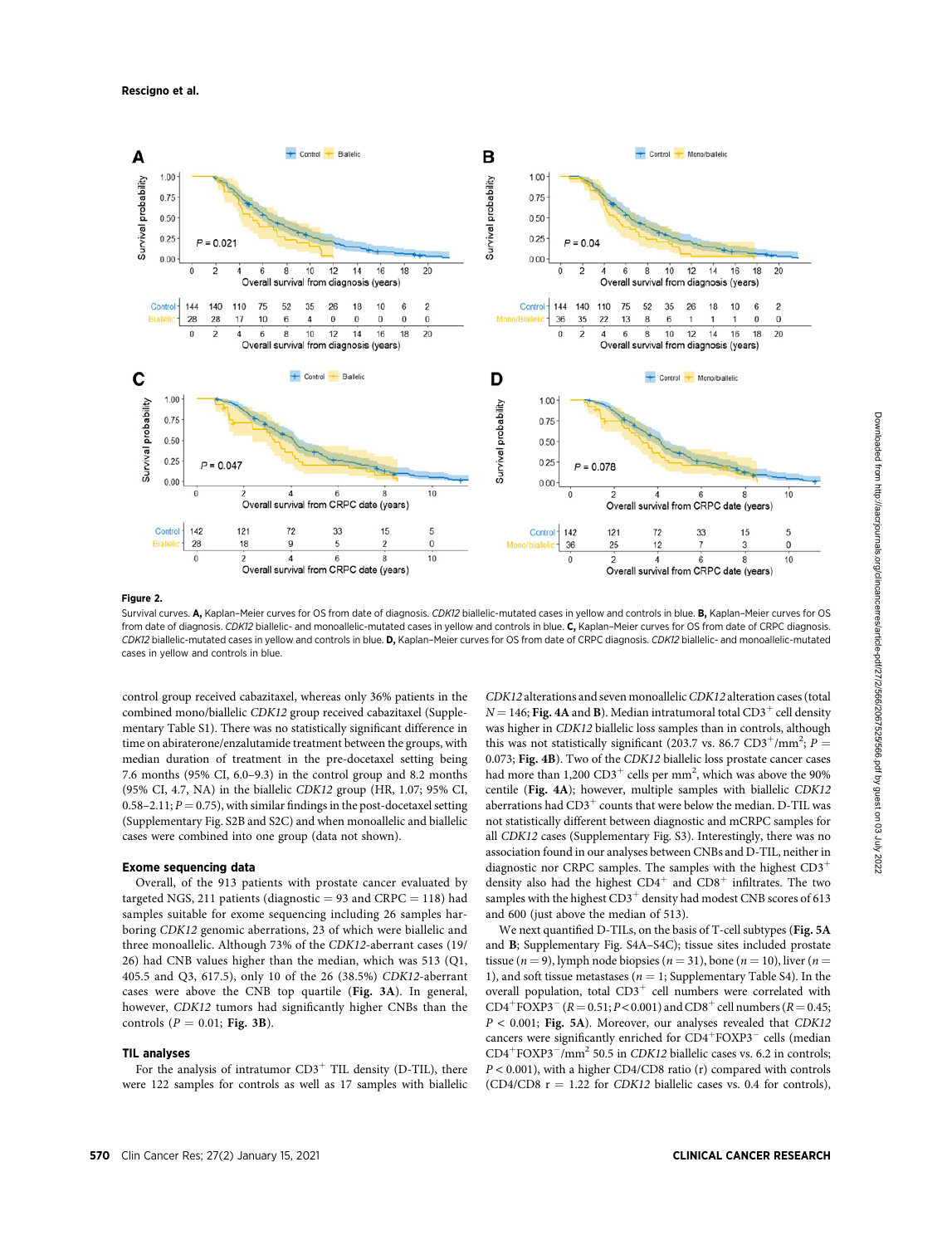

#### Figure 3.

Genomic analyses. A, CNBs determined from exome sequencing data in  $n = 211$  patients. CDK12 biallelic mutation cases ( $n = 23$ ) in red, monoallelic cases ( $n = 3$ ) in yellow, and cancers with no CDK12 alterations (controls) in blue. The black line indicates the median number of CNBs (median = 513) in the whole cohort. **B**, Violin plot depicting CNB numbers in CDK12-mutated cases (red) and in controls (blue).

without significantly higher  $CD8^+$  or  $CD4^+$  FOXP3<sup>+</sup> cells (Fig. 5B). Higher  $CD4+FOXP3^-$  infiltration appeared to be associated with shorter OS (HR, 1.64; 95% CI, 0.95–2.84;  $P = 0.077$ ), with similar trends for  $CD4+FOXP3+$  and  $CD8+$  cells (HR, 1.14; 95% CI, 0.73– 1.76;  $P = 0.6$  and HR, 1.42; 95% CI, 0.94-2.16;  $P = 0.0967$ , respectively).

## Discussion

Deleterious CDK12 mutations have been reported in multiple tumor types, but are not common, although they may have special clinical importance in view of their immunogenomic properties. A subset of mCRPC has deleterious CDK12 aberrations (16, 27, 28), resulting in characteristic genomic profiles with innumerable focal TDs, gene fusions, and neoantigens (16, 27). These prostate cancer CDK12 alterations, like MMRd, have been postulated to represent a predictive biomarker of response to immunotherapy (17), making their study of huge interest (29, 30). Our analysis is arguably one of the largest integrated efforts interrogating their genomic, pathologic, and clinical characteristics, and also investigating their TIL landscape.

We confirm that approximately 5% of mCRPCs have CDK12 deleterious aberrations (11, 16), although fewer (3.4%) are definitely biallelic with the majority being frameshift or nonsense mutations and a small minority single-nucleotide aberrations of the kinase domain with a high likelihood of impact on protein function. Interestingly, these alterations were invariably present at diagnosis in matched same patient HSPC and mCRPC biopsies, suggesting that they are clonal events. Exome analyses have identified a specific genomic pattern of CDK12-aberrant cancers characterized by a high number of CNBs, and this highly fragmented genome has been shown to be correlated with a tandem duplicator phenotype (16). In our analysis, although high CNBs were characteristic of these tumors, not all prostate cancers with biallelic CDK12 alterations had this genomic signature, indicating that this may not be useful as the sole test to identify this subset. However, in



#### Figure 4.

TILs analyses. A, Intratumoral CD3<sup>+</sup> TILs per mm<sup>2</sup>. Bar chart depicting intratumoral CD3<sup>+</sup>/mm<sup>2</sup> density (y-axis) in CDK12 biallelic cases (red), monoallelic cases (yellow), and controls (blue). B, Box and whisker plot of log<sub>10</sub>-transformed intratumoral CD3<sup>+</sup> cell density per mm<sup>2</sup> depicting CDK12 biallelic cases (red), monoallelic cases (yellow), and control cases (blue).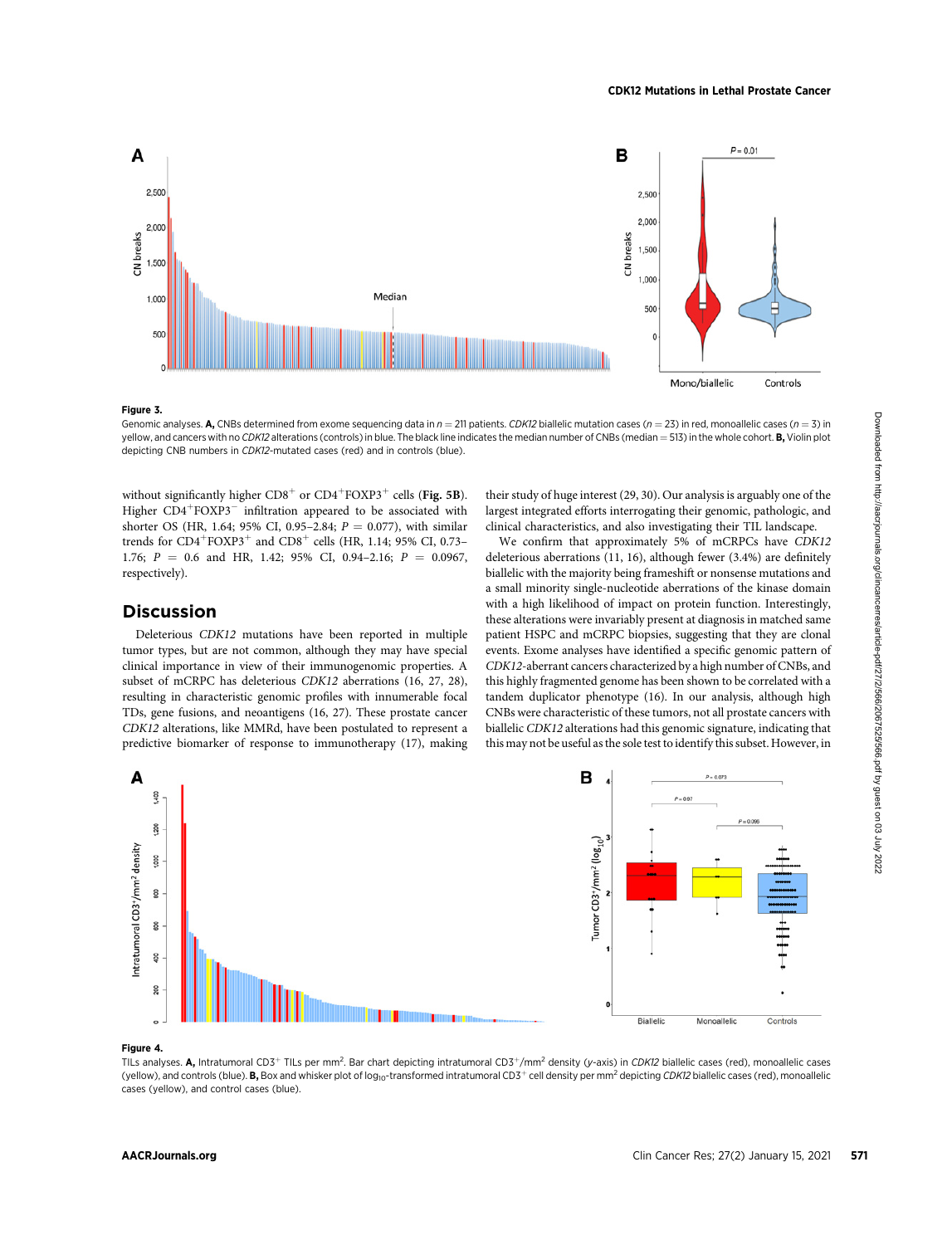#### Rescigno et al.



#### Figure 5.

TIL subset analyses. A, Scatter plots depicting associations between log-transformed CD3<sup>+</sup> cells/mm<sup>2</sup> TILs and CD4<sup>+</sup>FOXP3<sup>-</sup> cells/mm<sup>2</sup> (i), CD3<sup>+</sup> cells/mm<sup>2</sup> and  $CD8^+$ cells/mm<sup>2</sup> (ii), and  $CD3^+$  cells/mm<sup>2</sup> and  $CD4^+$ FOXP3+cells/mm<sup>2</sup> (iii). **B**, Box and whisker plots representing intratumoral infiltrate density as log<sub>10</sub>-transformed CD4<sup>+</sup>FOXP3<sup>-</sup> cells/mm<sup>2</sup> (i), CD8<sup>+</sup>cells/mm<sup>2</sup> (ii), CD4<sup>+</sup> FOXP3<sup>+</sup>cells/mm<sup>2</sup> (iii) in CDK12 biallelic (red), monoallelic (yellow), and control cases (blue); and (iv) tumor  $CD4+FOXP3^-/CD8^+$  ratio between biallelic cases (red) and controls (blue).

keeping with the PROfound olaparib phase III genomic analyses data, we did observe concomitant mutations in other DDR genes in CDKaltered tumors including PALB2, BRCA2, FANCA, ATM, and MSH6 and in AR, PTEN, and PI3K/AKT pathway genes, with 23.5% of these cancers presenting concomitant ATM loss, but no PTEN loss by IHC (31). We also showed that prostate cancer with CDK12 biallelic alterations associate with higher Gleason scores and shorter survival from diagnosis, although we did not observe any differences in outcome on abiraterone/enzalutamide treatment, which has been previously reported, maybe due to the retrospective nature of our investigation (29, 30).

We also show for the first time that prostate cancer with biallelic CDK12 aberrations are predominantly enriched for  $CD4^+FOXP3^$ cells with these tumors surprisingly not having significantly higher  $CD4+FOXP3+$  or  $CD8+$  TILs compared with controls. Interestingly, multiple studies have reported on immunosuppressive CD4 $^{\mathrm{+}}$ FOXP3 $^{\mathrm{-}}$ TIL subsets (32, 33), with some of these cells being reported to express high PD-1 and being able to inhibit cytotoxic T-cell function in a PD-1/ PD-L1–dependent fashion as well as limit immunotherapy antitumor activity (32). The data, herein, suggest that  $CD4^+$ FOXP3 $^-$  cells, which CDK12-altered prostate cancer seem to be enriched for, might have an immunosuppressive role, associating with worse survival and might be relevant to immunotherapy trials as a biomarker of interest (30, 34, 35).

We acknowledge that significant limitations of our data include the fact that this was a single-institution retrospective study, and that, while we screened almost a thousand patients, our CDK12 analyses are based on a relatively small cohort, even though this comprises one of the largest studies of mCRPC subjects. Furthermore, we acknowledge that more effort is now needed to elucidate why not all prostate cancers with biallelic CDK12 alterations have the TD signature, and studies need to evaluate whether monoallelic loss can result in any biological relevance perhaps due to haploinsufficiency and a gene dose effect. Moreover, further studies to

characterize the  $CD4+FOXP3$ <sup>-</sup> TIL subset are now crucial to drive therapeutic advances for this subset.

In conclusion, our data indicate that biallelic CDK12 aberrations in prostate cancer are associated with higher Gleason grade and poorer prognosis, and are infiltrated by  $CD4^+$  FOXP3 $^-$  T lymphocytes that appear to be associated with worse outcome and are likely to be immunosuppressive, with this being relevant to immunotherapy approaches.

#### Authors' Disclosures

J. Mateo reports grants, personal fees, and nonfinancial support from AstraZeneca (advisory board, grant to institution as principal investigator, speakers bureau), grants from Pfizer Oncology (grant to institution as principal investigator), personal fees and nonfinancial support from Clovis Oncology (advisory board, material and samples for research), Janssen (advisory board, travel to conference support, speakers bureau), and personal fees from Amgen (advisory board), Roche (advisory board), Merck-MSD (advisory board), and Astellas (Speakers bureau) outside the submitted work. A. Sharp reports personal fees from Sanofi (travel), Roche-Genentech (travel), and Astellas (speaker) outside the submitted work and reports employment with The Institute of Cancer Research (ICR), which has a commercial interest in abiraterone. W. Yuan reports receiving a meeting travel grant from Jilin Huarui Gene Technology Ltd. M.D. Fenor de la Maza has received grants and fees from "Fundación Cris contra el Cancer"; travel fees from Astellas, AstraZeneca, Pfizer, Pierre Fabre, Roche, Bristol Meiers Squibb, Novartis, MSD, Janssen, and Bayer Pharmamar; and personal fees from Janssen, Pierre Fabre, and Roche outside the submitted work. J.S. de Bono reports grants, personal fees, and other from AstraZeneca (honorarium, travel expenses) during the conduct of the study, grants, personal fees, and other from Astellas (honorarium, travel expenses), Bayer (honorarium, travel expenses), BioX-Cell Therapeutics (honorarium, travel expenses), CellCentric (honorarium, travel expenses), Daiichi Sankyo (honorarium, travel expenses), Genentech/Roche (honorarium, travel expenses), Genmab (honorarium, travel expenses), GlaxoSmithKline (honorarium, travel expenses), Janssen (honorarium, travel expenses), Merck Serono (honorarium, travel expenses), Merck Sharp & Dohme (honorarium, travel expenses), Menarini/Silicon Biosystems (honorarium, travel expenses), Orion (honorarium, travel expenses), Pfizer (honorarium, travel expenses), Sanofi Aventis (honorarium, travel expenses), Sierra Oncology (honorarium, travel expenses), Taiho (honorarium, travel expenses), and Vertex Pharmaceuticals (honorarium, travel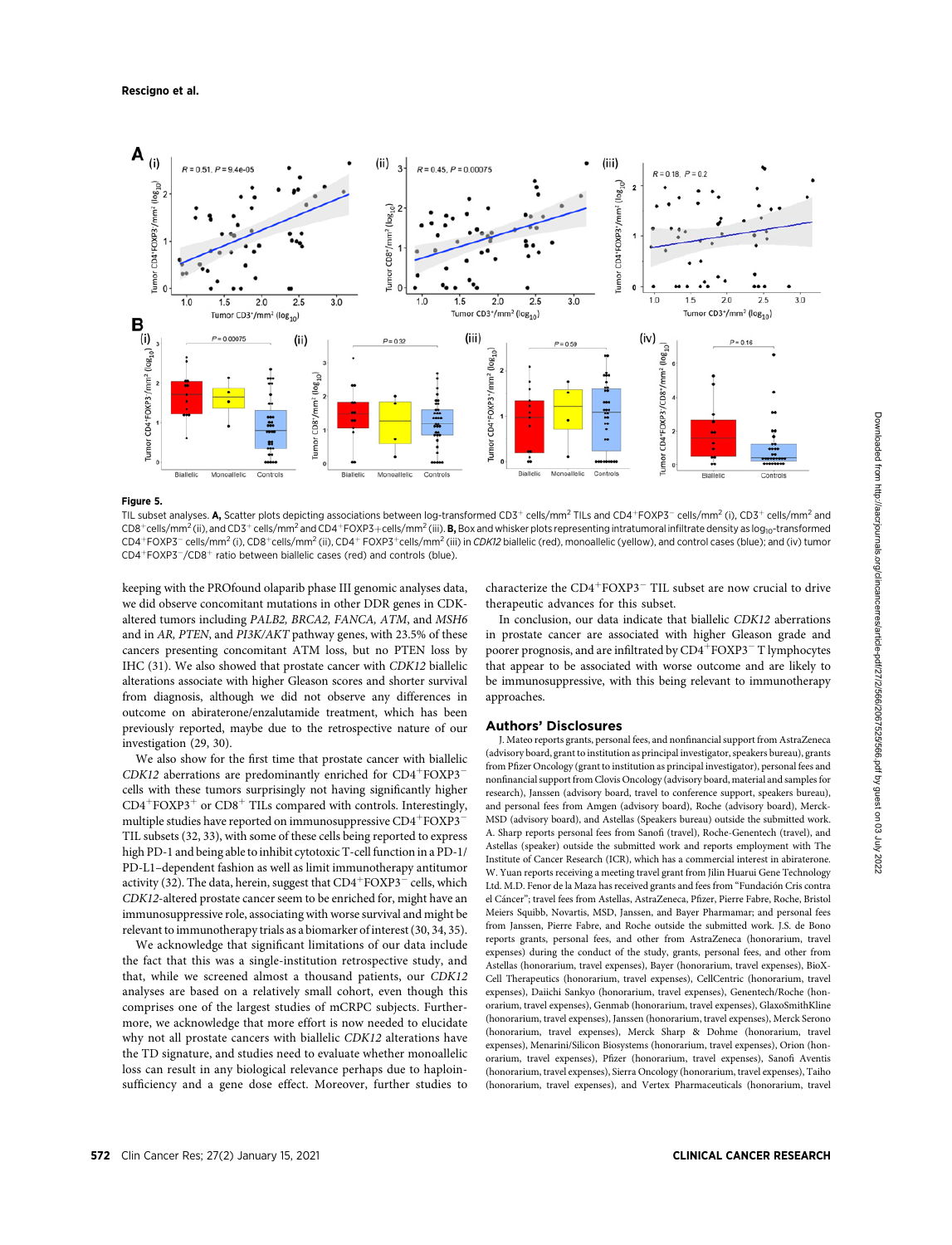expenses), personal fees and other from Boehringer Ingelheim (honorarium, travel expenses), Eisai (honorarium, travel expenses), and Qiagen (honorarium, travel expenses) outside of the submitted work, and is listed as an inventor on a patent regarding PARP inhibition in DNA repair defective cancers owned by ICR and licensed to AstraZeneca. No disclosures were reported by the other authors.

#### Authors' Contributions

P. Rescigno: Conceptualization, data curation, investigation, visualization, writing-original draft, writing-review and editing. B. Gurel: Conceptualization, data curation, formal analysis, investigation, visualization, methodology, writingoriginal draft. R. Pereira: Data curation. M. Crespo: Formal analysis, investigation, visualization, methodology, writing-review and editing. J. Rekowski: Software, formal analysis, investigation, visualization, methodology, writing-review and editing. M. Rediti: Data curation. M. Barrero: Data curation. J. Mateo: Data curation. D. Bianchini: Data curation. C. Messina: Data curation. M.D. Fenor de la Maza: Data curation. K. Chandran: Data curation. J. Carmichael: Data curation. C. Guo: Data curation. A. Paschalis: Data curation. A. Sharp: Data curation. G. Seed: Data curation, software, formal analysis, visualization. I. Figueiredo: Data curation. M. Lambros: Data curation. S. Miranda: Data curation. A. Ferreira: Data curation. C. Bertan: Data curation. R. Riisnaes: Data curation. N. Porta: Formal analysis. W. Yuan: Software, investigation, methodology, writing-review and editing. S. Carreira: Software, investigation, visualization, methodology, writing-review and editing. J.S. de Bono: Resources, supervision, funding acquisition.

#### References

- 1. Blazek D, Kohoutek J, Bartholomeeusen K, Johansen E, Hulinkova P, Luo Z, et al. The cyclin K/Cdk12 complex maintains genomic stability via regulation of expression of DNA damage response genes. Genes Dev 2011;25:2158–72.
- 2. Cheng SW, Kuzyk MA, Moradian A, Ichu TA, Chang VC, Tien JF, et al. Interaction of cyclin-dependent kinase 12/CrkRS with cyclin K1 is required for the phosphorylation of the C-terminal domain of RNA polymerase II. Mol Cell Biol 2012;32:4691–704.
- 3. Chila R, Guffanti F, Damia G. Role and therapeutic potential of CDK12 in human cancers. Cancer Treat Rev 2016;50:83–8.
- 4. Juan HC, Lin Y, Chen HR, Fann MJ. Cdk12 is essential for embryonic development and the maintenance of genomic stability. Cell Death Differ 2016;23:1038–48.
- 5. Tien JF, Mazloomian A, Cheng SG, Hughes CS, Chow CCT, Canapi LT, et al. CDK12 regulates alternative last exon mRNA splicing and promotes breast cancer cell invasion. Nucleic Acids Res 2017;45:6698–716.
- 6. Ekumi KM, Paculova H, Lenasi T, Pospichalova V, Bösken CA, Rybarikova J, et al. Ovarian carcinoma CDK12 mutations misregulate expression of DNA repair genes via deficient formation and function of the Cdk12/CycK complex. Nucleic Acids Res 2015;43:2575–89.
- 7. Barbieri CE, Baca SC, Lawrence MS, Demichelis F, Blattner M, Theurillat JP, et al. Exome sequencing identifies recurrent SPOP, FOXA1 and MED12 mutations in prostate cancer. Nat Genet 2012;44:685–9.
- 8. Fraser M, Sabelnykova VY, Yamaguchi TN, Heisler LE, Livingstone J, Huang V, et al. Genomic hallmarks of localized, non-indolent prostate cancer. Nature 2017;541:359–64.
- 9. Cancer Genome Atlas Research Network. The molecular taxonomy of primary prostate cancer. Cell 2015;163:1011–25.
- 10. Linch M, Goh G, Hiley C, Shanmugabavan Y, McGranahan N, Rowan A, et al. Intratumoral evolutionary landscape of high-risk prostate cancer: the PROGENY study of genomic and immune parameters. Ann Oncol 2017;28: 2472–80.
- 11. Abida W, Armenia J, Gopalan A, Brennan R, Walsh M, Barron D, et al. Prospective genomic profiling of prostate cancer across disease states reveals germline and somatic alterations that may affect clinical decision making. JCO Precis Oncol 2017;2017:PO.17.00029.
- 12. Beltran H, Prandi D, Mosquera JM, Benelli M, Puca L, Cyrta J, et al. Divergent clonal evolution of castration-resistant neuroendocrine prostate cancer. Nat Med 2016;22:298–305.
- 13. Grasso CS, Wu YM, Robinson DR, Cao X, Dhanasekaran SM, Khan AP, et al. The mutational landscape of lethal castration-resistant prostate cancer. Nature 2012; 487:239–43.

#### Acknowledgments

P. Rescigno and J. Mateo were supported by a Prostate Cancer Foundation Young Investigator Award. Work in the de Bono laboratory was supported by Prostate Cancer UK and the Movember Foundation through the London Movember Centre of Excellence (CEO13\_2-002), the US Department of Defense, the Prostate Cancer Foundation (20131017 and 20131017-1), Stand Up To Cancer (SU2C-AACR-DT0712), Cancer Research UK (CRM108X-A25144), and the UK Department of Health through an Experimental Cancer Medicine Centre grant (ECMC-CRM064X). A. Sharp has been supported by the Medical Research Council, the Academy of Medical Sciences, Prostate Cancer UK, and the Prostate Cancer Foundation. TOPARP-B is an investigator-initiated study supported by Cancer Research UK (CRUK/11/029, C12540 A12829, C12540/A13230, and C12540/A20447) and conducted with support from the Investigator-Sponsored Study Collaboration between AstraZeneca and the National Institute for Health Research Cancer Research Network.

The costs of publication of this article were defrayed in part by the payment of page charges. This article must therefore be hereby marked advertisement in accordance with 18 U.S.C. Section 1734 solely to indicate this fact.

Received June 24, 2020; revised August 17, 2020; accepted September 23, 2020; published first September 28, 2020.

- 14. Robinson D, Van Allen EM, Wu YM, Schultz N, Lonigro RJ, Mosquera JM, et al. Integrative clinical genomics of advanced prostate cancer. Cell 2015; 161:1215–28.
- 15. Armenia J, Wankowicz SAM, Liu D, Gao J, Kundra R, Reznik E, et al. The long tail of oncogenic drivers in prostate cancer. Nat Genet 2018;50:645–51.
- 16. Wu YM, Cies´lik M, Lonigro RJ, Vats P, Reimers MA, Cao X, et al. Inactivation of CDK12 delineates a distinct immunogenic class of advanced prostate cancer. Cell 2018;173:1770–82.
- 17. Rodrigues DN, Rescigno P, Liu D, Yuan W, Carreira S, Lambros MB, et al. Immunogenomic analyses associate immunological alterations with mismatch repair defects in prostate cancer. J Clin Invest 2018; 128:4441–53.
- 18. Schreiber RD, Old LJ, Smyth MJ. Cancer immunoediting: integrating immunity's roles in cancer suppression and promotion. Science 2011;331:1565–70.
- 19. Fridman WH, Pages F, Sautes-Fridman C, Galon J. The immune contexture in human tumors: impact on clinical outcome. Nat Rev Cancer 2012;12: 298–306.
- 20. Hendry S, Salgado R, Gevaert T, Russell PA, John T, Thapa B, et al. Assessing tumor-infiltrating lymphocytes in solid tumors: a practical review for pathologists and proposal for a standardized method from the International Immunooncology Biomarkers Working Group: part 1. Assessing the host immune response, TILs in invasive breast carcinoma and ductal carcinoma in situ, metastatic tumor deposits and areas for further research. Adv Anat Pathol 2017;24:235–51.
- 21. Hendry S, Salgado R, Gevaert T, Russell PA, John T, Thapa B, et al. Assessing tumor-infiltrating lymphocytes in solid tumors: a practical review for pathologists and proposal for a standardized method from the International Immunooncology Biomarkers Working Group: part 2. TILs in melanoma, gastrointestinal tract carcinomas, non-small cell lung carcinoma and mesothelioma, endometrial and ovarian carcinomas, squamous cell carcinoma of the head and neck, genitourinary carcinomas, and primary brain tumors. Adv Anat Pathol 2017;24:311–35.
- 22. Barnes TA, Amir E. HYPE or HOPE: the prognostic value of infiltrating immune cells in cancer. Br J Cancer 2017;117:451–60.
- 23. Sundar R, Miranda S, Rodrigues DN, Chenard-Poirier M, Dolling D, Clarke M, et al. Ataxia telangiectasia mutated protein loss and benefit from oxaliplatin-based chemotherapy in colorectal cancer. Clin Colorectal Cancer 2018;17:280–4.
- 24. Rescigno P, Lorente D, Dolling D, Ferraldeschi R, Rodrigues DN, Riisnaes R, et al. Docetaxel treatment in PTEN- and ERG-aberrant metastatic prostate cancers. Eur Urol Oncol 2018;1:71–7.